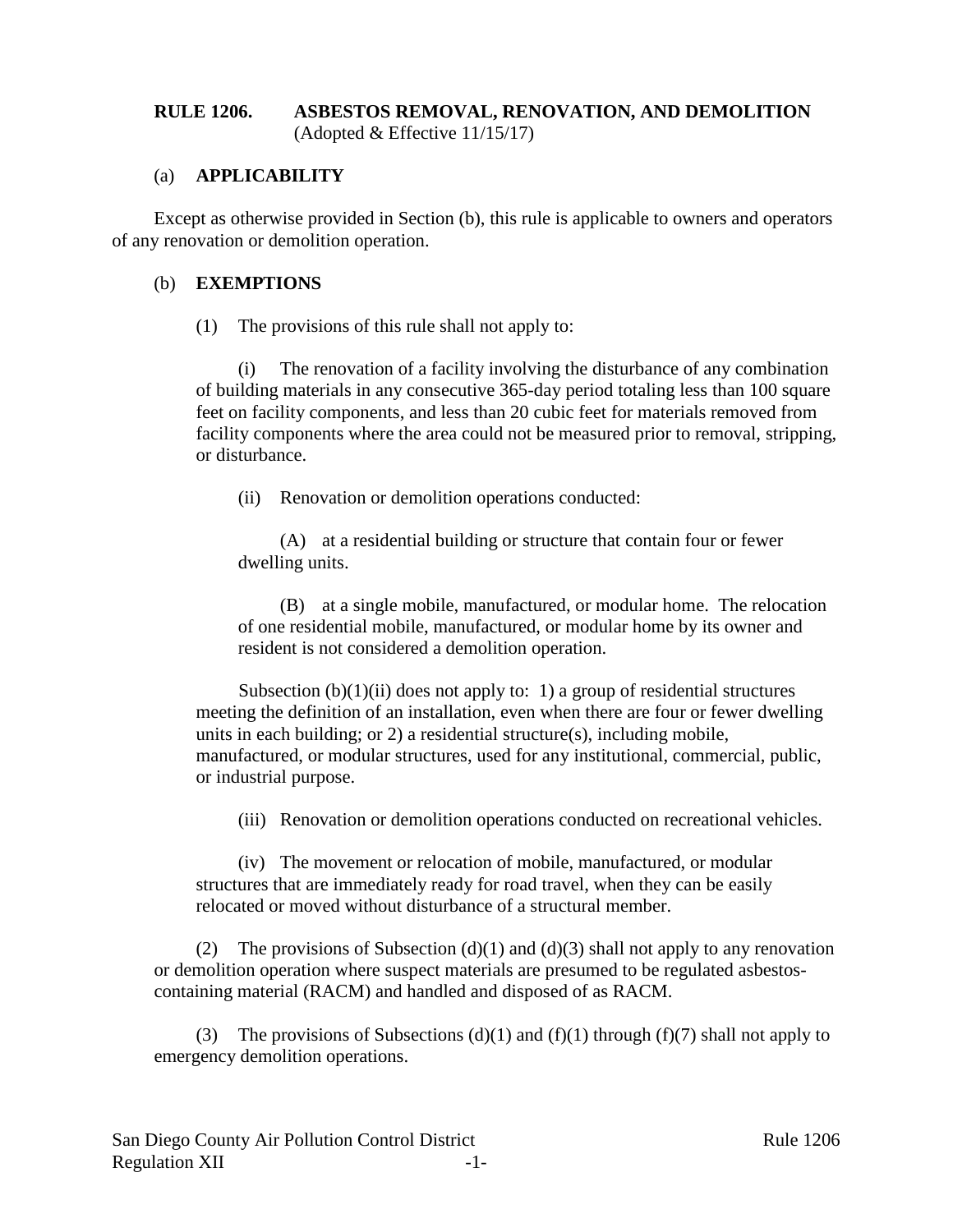(4) The provisions of Sections (e), (f) and (g) shall not apply to renovation operations in which the amounts of RACM, as documented in the facility survey, to be removed, stripped, or disturbed at a facility in any one consecutive 365-day period measure (or will measure during a calendar year, for planned renovations) less than 100 square feet on facility components, and less than 20 cubic feet removed from facility components where the area could not be measured prior to removal, stripping, or disturbance.

(5) The provisions of Sections (f) and (g) shall not apply to demolition operations in which the amounts of RACM, as documented in the facility survey, to be removed, stripped, or disturbed at a facility in any one consecutive 365-day period measure less than 100 square feet on facility components, and less than 20 cubic feet removed from facility components where the area could not be measured prior to removal, stripping, or disturbance.

# (c) **DEFINITIONS**

For the purposes of this rule, the following definitions shall apply:

(1) **"Abrading"** means to rub or wear away by means of mechanical action or friction.

(2) **"Adequately Wet"** means sufficiently mixed with a liquid or penetrated by a liquid to prevent the release of particulate matter. If visible emissions are observed coming from RACM, then the RACM has not been adequately wet. However, the absence of visible emissions coming from RACM is not sufficient evidence of being adequately wet.

(3) **"Asbestos"** means the asbestiform variety of six naturally occurring hydrated silicate minerals; these include chrysotile, the asbestiform member of the serpentine group, and five minerals of the amphibole group: (1) crocidolite, the asbestiform variety of riebeckite, (2) amosite, the asbestiform variety of cummingtonite-grunerite, (3) anthophyllite asbestos, (4) actinolite asbestos, and (5) tremolite asbestos.

(4) **"Asbestos-Containing Materials (ACM)"** means any material that contains more than one percent asbestos including Friable ACM, Category I Nonfriable ACM and Category II Nonfriable ACM.

(5) **"Asbestos-Containing Waste Material (ACWM)"** means any waste that contains or is contaminated with RACM generated by a facility subject to this rule. ACWM includes, but is not limited to, RACM stripped or removed from a facility or a facility component, any materials, soils, and/or debris contaminated with RACM including equipment and clothing, RACM waste and filters from control devices, particulate asbestos material, RACM slurries, bags, packages and containers that previously contained RACM.

(6) **"ACWM Disposal Site"** means any location where ACWM has been abandoned, buried, covered, deposited, or stored. This term includes locations with ACWM where the original source and date of generation cannot be determined.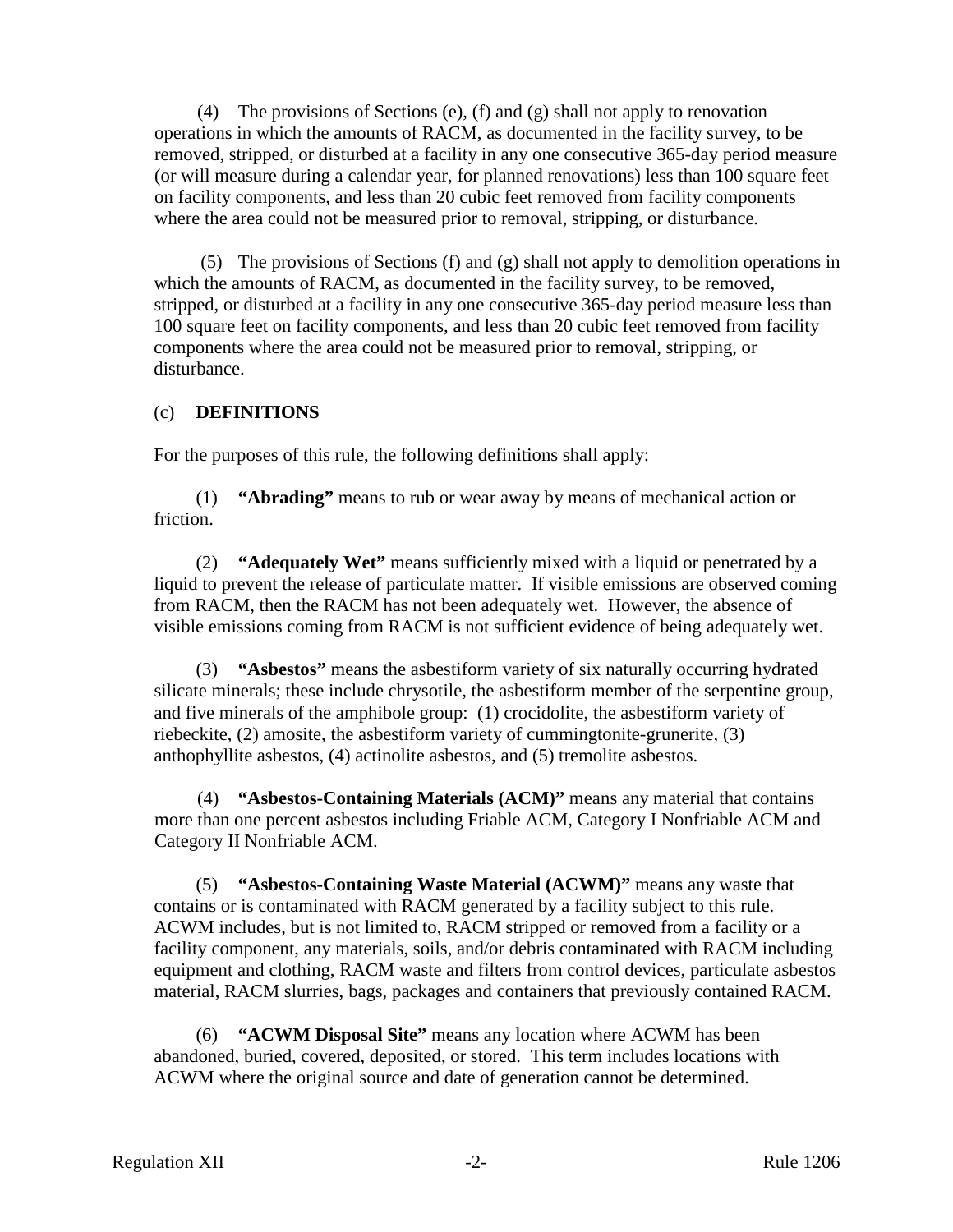(7) **"Category I Nonfriable ACM"** means asbestos-containing packings, gaskets, resilient floor coverings, and asphalt roofing products, that when dry cannot be crumbled, or reduced to powder by hand pressure, and that contain more than one percent asbestos.

(8) **"Category II Nonfriable ACM"** means any material, excluding Category I Nonfriable ACM, that when dry cannot be crumbled, pulverized, or reduced to powder by hand pressure, and that contains more than one percent asbestos.

(9) "**Clear Leak-Tight Wrapping**" means a clear or translucent bag that allows for visual confirmation that the RACM inside a bag is kept adequately wet in situations where wetting is required.

(10) **"Cutting"** means to penetrate with a sharp-edged instrument and includes sawing, but does not include shearing, slicing, or punching.

(11) **"Demolition Operation"** means the wrecking or taking out of any loadsupporting structural member of a facility, together with any related handling operations, or the intentional burning of any facility.

(12) **"District"** means the San Diego County Air Pollution Control District.

(13) **"Emergency Demolition Operation"** means any demolition under order of a federal, state, or local government agency when such order is issued for a structurally unsound facility in danger of imminent collapse.

(14) **"Emergency Renovation Operation"** means an unplanned renovation operation resulting from a sudden, unexpected event that, if not immediately attended to, presents a safety or public health hazard. This includes, but is not limited to:

(i) Renovations due to fire, water, or earthquake damage; or

(ii) An unanticipated discovery of RACM during renovation, demolition, or construction activity; or

(iii) The conversion of previously nonfriable asbestos containing material to friable material during the course of a renovation; or

(iv) Operations necessary to protect equipment from damage.

(15) **"EPA"** means the United States Environmental Protection Agency.

(16) **"Facility"** means any institutional, commercial, public, industrial or residential structure, installation, or building (including any structure, installation, or building containing condominiums or individual dwelling units operated as a residential cooperative, but excluding residential buildings having four or fewer dwelling units); any ship; and any ACWM disposal site.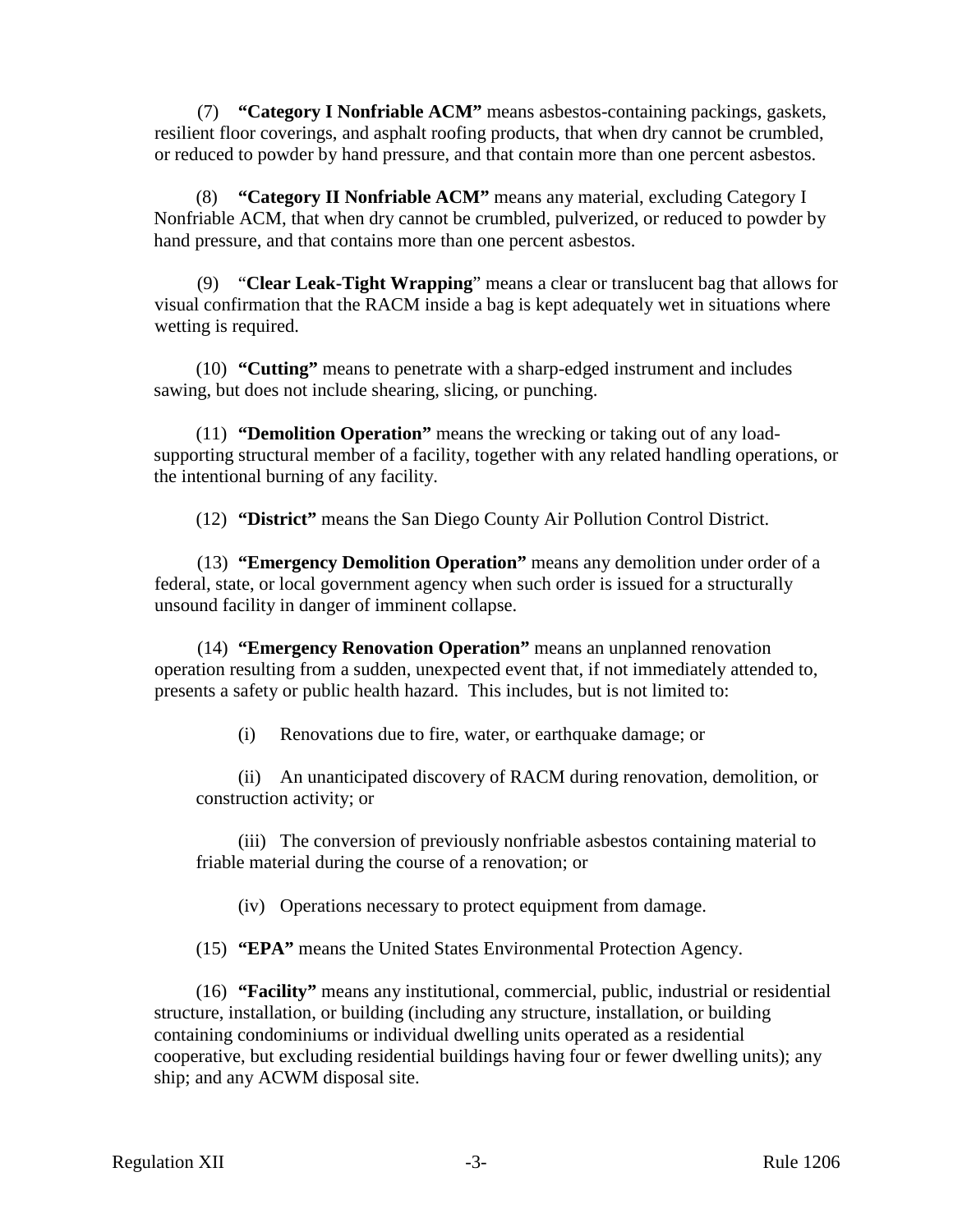(17) **"Facility Component"** means any part of a facility and includes equipment located at a facility.

(18) **"Facility Survey"** means a thorough inspection for asbestos of the affected facility or part of a facility where the renovation or demolition operation will occur.

(19) **"Friable ACM"** means any material that, when dry, can be crumbled, pulverized, or reduced to powder by hand pressure and that contains more than one percent asbestos.

(20) **"Glove-Bag System"** means asbestos removal bags designed to form a leaktight enclosure around ACM being removed. The system includes internal sleeves for arms and hands for workers removing ACM.

(21) "**Grinding"** means to reduce to powder or small fragments and includes mechanical chipping or drilling.

(22) **"Group"** means more than one.

(23) **"Installation"** means any group of buildings or structures (including mobile, manufactured or modular structures) that are under the control of a common owner or operator that are:

(i) on a contiguous parcel of land; or

(ii) not on the same contiguous parcel of land when they are involved in a coordinated project.

(24) **"Leak-tight"** means that solids, dust, or liquids cannot escape or leak out.

(25) **"Locked"** means securely closed and able to be opened only with a key, biometric access, or access code.

(26) **"Mobile Home"** or **"Manufactured Home"** means a residential structure that is:

- (i) transportable in one or more sections,
- (ii) built on a permanent chassis, and

(iii) designed to be used as a single-family dwelling with or without a foundation system when connected to the required utilities, and contains one or more of the following: plumbing, heating, air conditioning, or electrical systems.

(27) **"Mobile, Manufactured, and Modular Structures"** means any institutional, commercial, public, industrial or residential structure, installation, or building that:

(i) is transportable in one or more sections,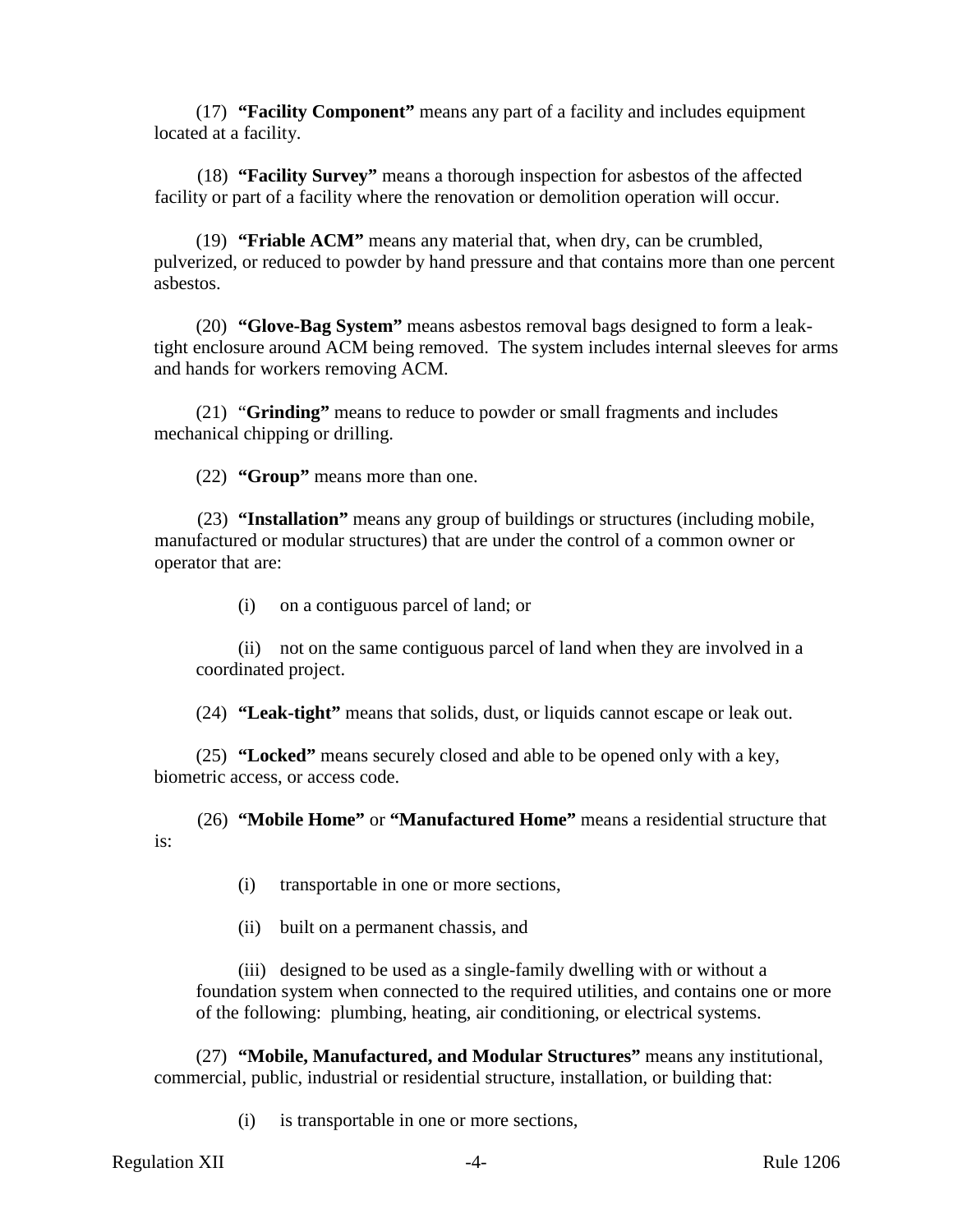(ii) has a permanent chassis, a foundation, or any other load supporting structure, and

(iii) contains one or more of the following required utilities: plumbing, heating, air conditioning, or electrical systems.

(28) **"Modular Home"** means a mobile or manufactured home that is prefabricated and that is not built on a permanent chassis.

(29) **"Nonscheduled Renovation Operation"** means a renovation operation necessitated by the routine failure of equipment or facility components associated with a planned renovation, which is expected to occur within a calendar year based on past operating experience, but for which an exact date cannot be predicted.

(30) **"Outside Air"** means the air outside of containment areas, buildings or structures.

(31) "**Owner or Operator"** means any person, business, association, organization, or entity that owns, leases, operates, controls, or supervises the facility being renovated or demolished; or any person, business, association, organization, or entity that conducts, controls, or supervises the renovation or demolition operation; or both.

(32) **"Particulate Asbestos Material"** means finely divided particles of asbestos or a material containing asbestos.

(33) **"Planned Renovation Operation"** means a renovation, or a number of such operations, in which the amount of RACM that will be removed or stripped within a calendar year can be predicted. Individual nonscheduled renovations are included if a number of such operations can be predicted to occur during a calendar year based on operating experience.

(34) **"Poor Condition"** means the binding of a material is losing its integrity. Evidence of being in poor condition includes, but is not limited to, peeling, cracking, exfoliating, fragmenting, weathering, being broken into smaller pieces, or crumbling of the material.

(35) **"Recreational Vehicles"** means a motor home, travel trailer, truck camper, or camping trailer, with or without motive power, designed for human habitation for recreational, emergency, or other occupancy that is built on a single chassis and is immediately ready for road travel by being self-propelled, truck-mounted, or permanently towable on the highways without a permit.

(36) **"Regulated Asbestos-Containing Material (RACM)"** means:

(i) Friable ACM;

(ii) Category I Nonfriable ACM that is in poor condition or has become friable;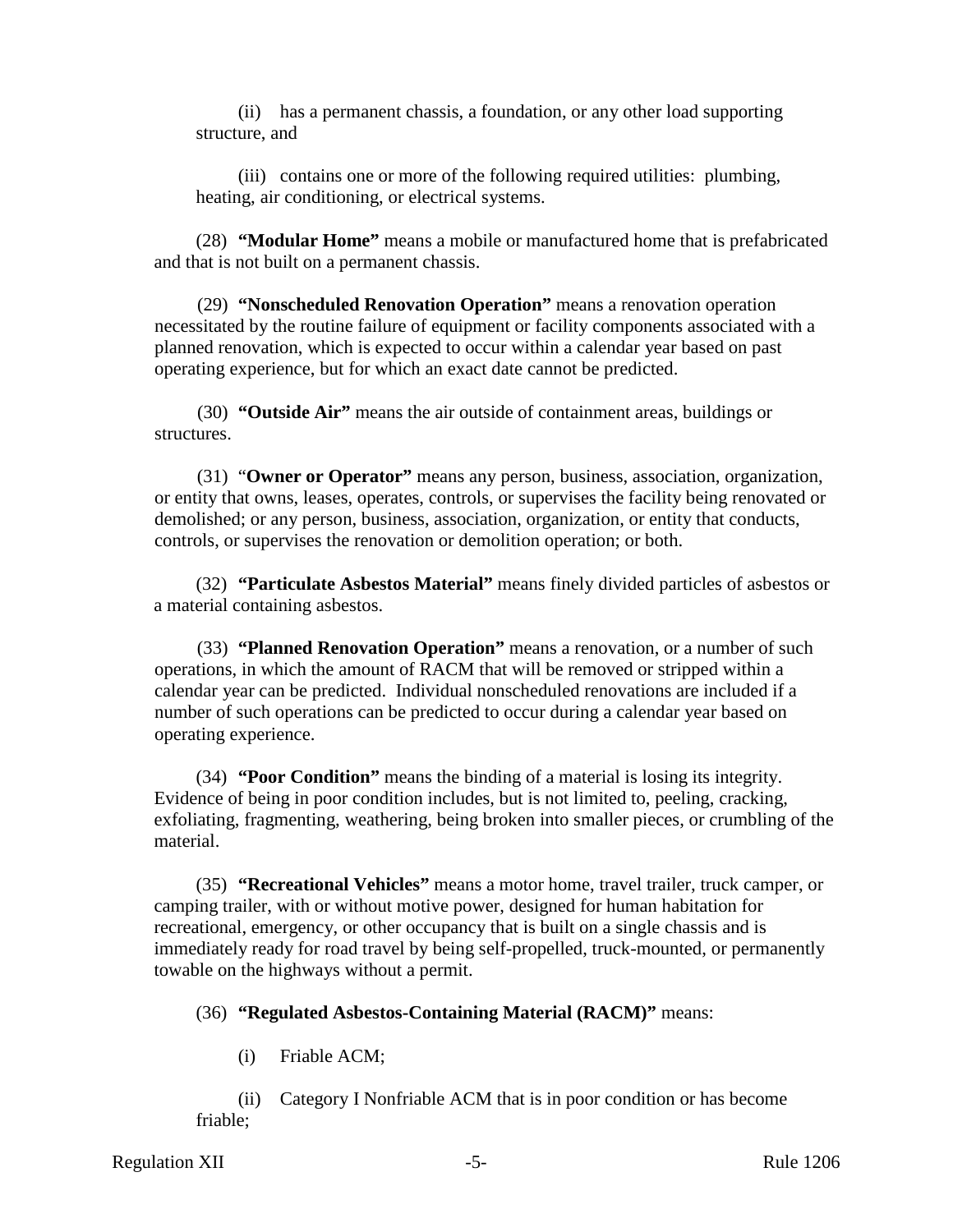(iii) Category I Nonfriable ACM that will be or has been subjected to sanding, grinding, cutting, or abrading;

(iv) Category II Nonfriable ACM that is in poor condition, or has a probability of becoming or has become crumbled, pulverized, or reduced to powder by the forces expected to act on the material while onsite at the facility where the renovation or demolition operations occur; or

(v) Any ACM that contains more than one percent asbestos and has been damaged by fire.

(37) **"Related Handling Operations"** means any cutting, disjointing, stripping or removal of any suspect material associated with the wrecking or taking out of any load supporting structural member associated with a demolition.

(38) **"Remove"** means to take out ACM or facility components that contain or are covered with ACM from a facility.

(39) **"Renovation Operation"** means altering a facility or any facility components in any way, including the stripping or removal of RACM from a facility or facility component, or the removal of ACWM from a facility.

(40) **"Resilient Floor Covering"** means asbestos containing floor tile, including, but not limited to, asphalt and vinyl floor tile, and sheet vinyl floor covering.

(41) **"Start Date"** means, for a renovation operation, the first date that RACM is removed or when operations or site preparation work begins that would break up, dislodge, or similarly disturb RACM. The start date of a demolition operation is the first day that a load bearing structural member of a facility is wrecked or taken out, including the intentional burning of a facility, along with any related handling operations.

(42) **"Strip"** means to take RACM off any part of a facility or facility component.

(43) **"Structural Member"** means any load-supporting member of a facility including, but not limited to, beams, load supporting walls, headers, joists, posts, rafters, or any non-load supporting members including, but not limited to, ceilings and non-load supporting walls.

(44) **"Suspect Material"** means any material with a propensity to contain:

- (i) RACM;
- (ii) Category I Nonfriable ACM;
- (iii) Category II Nonfriable ACM; or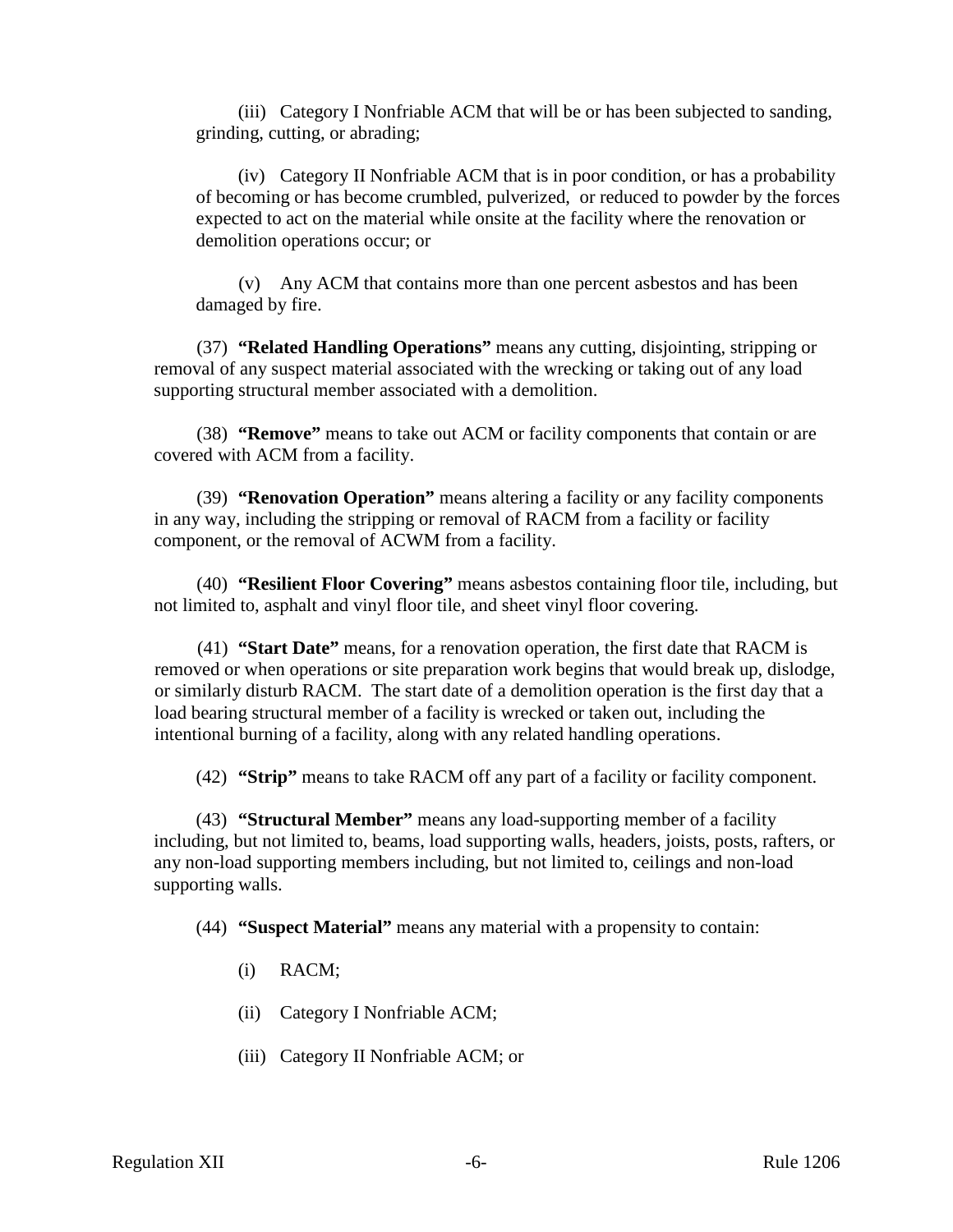(iv) Building materials that have a history of manufacture involving asbestos, including, but not limited to: floor tiles, floor mastics and adhesives, linoleum, sheet vinyl flooring, paper backing on sheet vinyl flooring, thermal paper products, roofing materials (tiles, asphalt, putty, felts, mastics), fireproofing, siding and siding shingles, furnace and boiler components, furnace and stove vents, walls and floors and ceilings around furnaces and boilers, air ducts and air duct connections, duct wrap, insulating materials, packings, gaskets, wallboard materials (including tape, joint compounds, and texturing compounds), plaster, stucco, ceiling tiles, acoustic tiles, spray on acoustic ceiling material, concrete pipes, and pipe insulation.

(45) **"Visible Emissions"** means any emission, or evidence of emissions, including, but not limited to: dust, debris, particles, or fibers coming from any RACM or ACWM that are visually detectable without the aid of instruments. Visible emissions include, but are not limited to, any RACM or ACWM found outside of contained work areas or outside the containers specified by Subsection (g)(4).

(46) **"Waste Generator"** means any owner or operator of a facility covered by this rule whose act or process produces ACWM.

(47) **"Waste Shipment Record"** means the shipping document, required to be originated and signed by the waste generator, used to track and substantiate the disposition of ACWM.

(48) **"Working Day"** means Monday through Friday and includes holidays that fall on any of the days Monday through Friday.

(49) **"Wrecking Operation"** means any disturbance of building materials associated with an emergency demolition.

(50) **"Wrecking or Taking Out"** means the removal of a facility structural member with the intent to destroy a facility or facility structural member. Altering or re-supporting a facility structural member is not considered wrecking or taking out.

#### (d) **FACILITY SURVEY REQUIREMENTS**

(1) Except as provided in Subsection (d)(3) below, prior to commencement of renovation or demolition operations and prior to submitting the notifications required by Section (e), a facility survey shall be performed to determine the presence or absence of ACM, regardless of the age of the facility. Suspect materials that will be removed, stripped, or disturbed by the renovation or demolition operations shall be sampled and analyzed for asbestos content. Once the renovation or demolition notification has been submitted, the facility survey shall be made immediately available to the District upon request.

(2) A complete copy of the facility survey shall be maintained onsite for the duration of the renovation and/or demolition operation, and shall be made available to the District upon request. An electronic version of the facility survey is acceptable.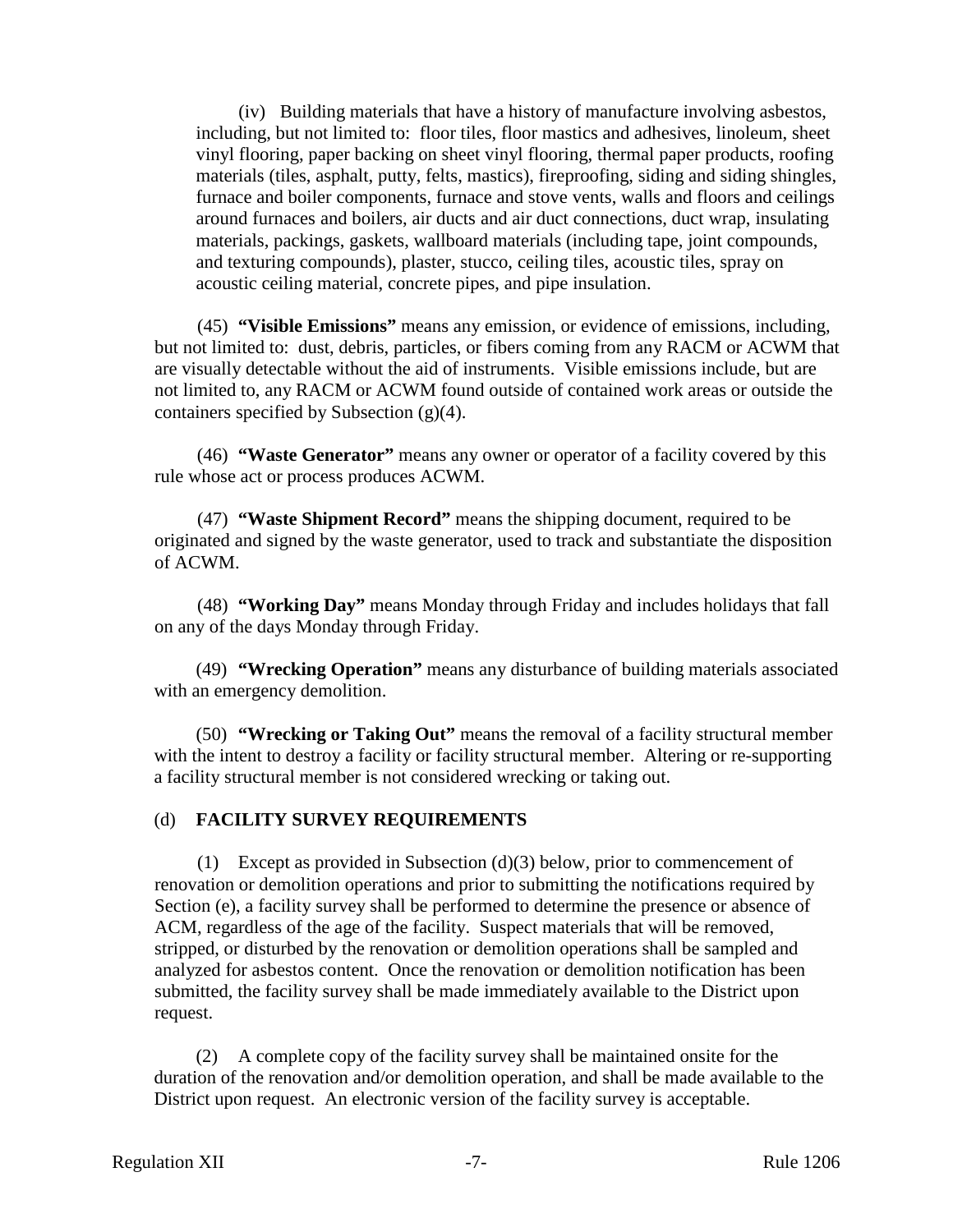(3) For emergency demolition operations, a facility survey to determine the presence or absence of ACM shall be completed prior to the removal of any debris and within two working days of when the structure is no longer in danger of imminent collapse. The Air Pollution Control Officer may grant an extension on a case by case basis, provided the extension request is received by the District prior to the removal of any debris. All suspect materials shall be sampled and analyzed for asbestos content, or shall be assumed to be RACM. The facility survey shall be maintained onsite for the duration of the emergency demolition operation and shall be made available to the District upon request.

(4) Persons conducting facility surveys shall have taken and passed a current EPAapproved Building Inspector Course.

(5) The facility survey shall be documented in writing with the following information:

(i) Facility information including the name of the building (if any), the building address and the building owner's address and telephone number;

(ii) Information about the person conducting the facility survey including his/her name and title, the name, address and telephone number of the company the person works for, and a written statement of the qualifications of the person who conducted the facility survey demonstrating compliance with Subsection (d)(4);

(iii) The date(s) that the facility survey was conducted;

(iv) A listing, location, and percent content of asbestos of all suspect materials sampled and analyzed or assumed to be RACM;

(v) The name, address and telephone number of the laboratory performing analyses of the samples for asbestos content;

(vi) A statement of the qualifications of the laboratory that conducted the analyses, demonstrating compliance with Section (h);

(vii) A list of the test methods used to determine asbestos content, demonstrating compliance with Section (h).

#### (e) **NOTIFICATION REQUIREMENTS**

(1) Notifications. Each owner or operator of a renovation or demolition operation to which this rule applies shall notify the District, in writing, with District-approved notification forms. The notification forms shall be filled out completely and accurately. Notification forms that are inaccurate or missing information are invalid and will be rejected.

(2) Submittal of Notifications. Notifications shall be electronically received, postmarked, or delivered at the District office.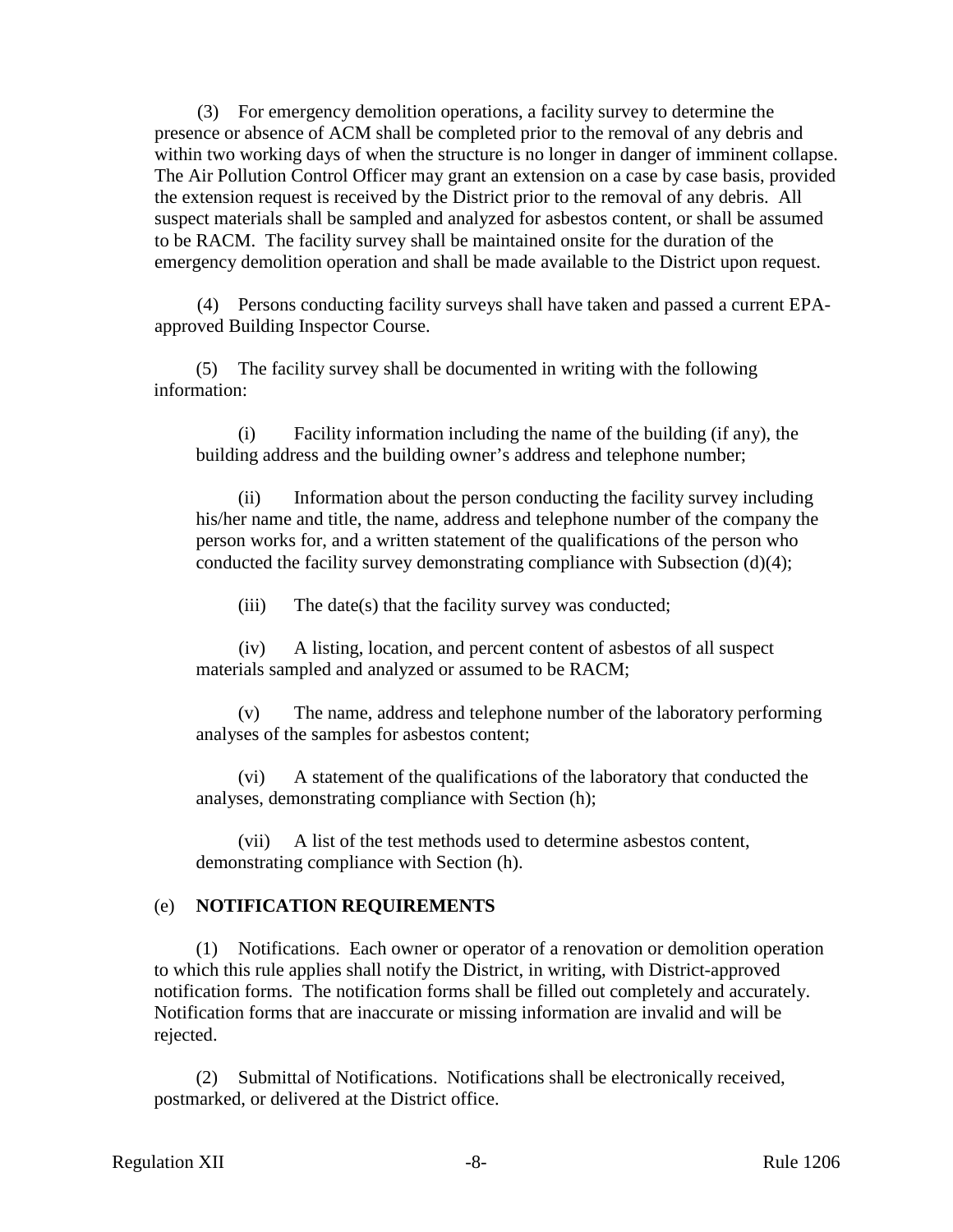(3) Effective Date of Notifications. The effective date of the notification is the date of receipt of the notification at the District office, or the date of the notification postmark if the notification is received by the District no later than three working days from the postmark date.

(4) Payment. All notifications shall be fully paid in accordance with District Rule 40 – Permit and Other Fees, within one working day of the effective date of the notification. If payment is not received prior to the close of business of the next working day after the effective date of the notification, the notification will be invalid and shall be rejected.

# (5) Timing of Notifications

(i) Renovation or Demolition Operation. Unless otherwise stated in Subsections  $(e)(5)(ii)$  and  $(e)(5)(iii)$  below, notification forms shall be submitted no later than 10 working days prior to the start of the renovation or demolition operation. Work may begin on the eleventh day after 10 working days have passed from the effective date of the notification.

(ii) Planned Renovation – Annual Notification. Notifications shall be submitted by December 17 of the year preceding the calendar year for which notice is being given for planned renovation activities where the amount of RACM to be removed, stripped or disturbed totals 100 square feet or more on facility components, or 20 cubic feet or more from facility components where the area could not be measured prior to removal, stripping, or disturbance.

(iii) Emergency Renovation or Emergency Demolition. Notifications shall be submitted and approved by the District prior to the close of business of the next working day after the start of any emergency renovation or emergency demolition.

(6) Cancellations. A cancellation notice shall be received by the District by noon on the working day prior to the notification start date of the renovation or demolition operation. Refunds of asbestos notification fees shall be issued, less a \$60 cancellation fee, only if a cancellation notice is received by the District by noon on the working day prior to the notification start date of the renovation or demolition operation. A refund will not be issued if the notice of cancellation is received by the District on or after the notification start date.

(7) Notification Information Requirements. All notifications shall include, at a minimum, the following information:

(i) The name and company of the person completing the notification form.

(ii) The type of notice (i.e., whether the notice is an original notification, a revision to an existing notification, including the type of revision, or a cancellation of an existing notification).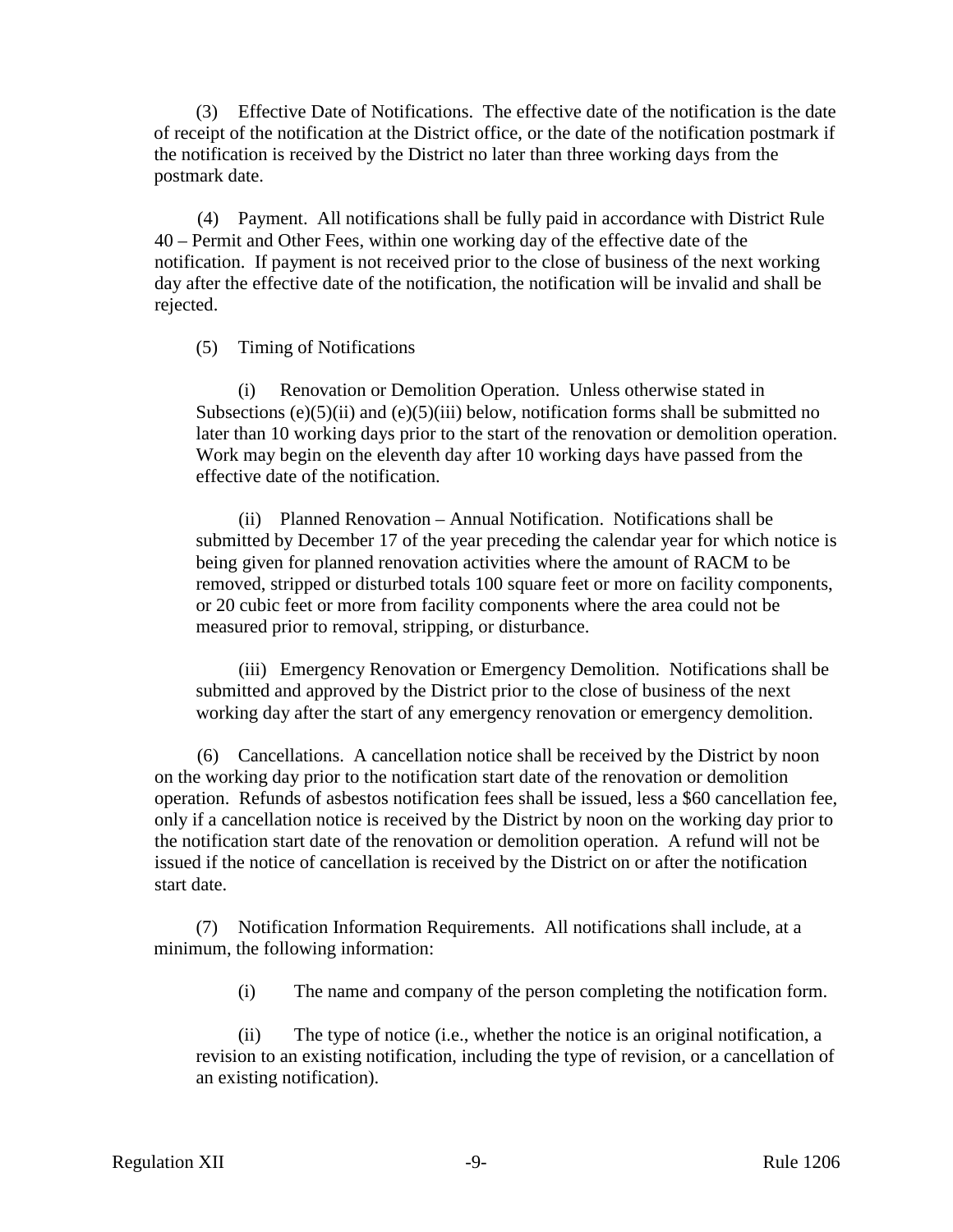(iii) Type of operation (i.e., whether the operation(s) is a renovation, demolition, emergency renovation, emergency demolition, or planned renovation).

(iv) The facility name, address, building number, suite number, room number, city, state, and zip code.

(v) The facility owner's name, address, city, state, zip code, contact person and title, and phone number.

(vi) The removal contractor's name, address, city, state, zip code, contractor's license number, contact person and title, and phone number.

(vii) The demolition contractor's name, address, city, state, zip code, contractor's license number, contact person and title, and phone number.

(viii) A description of the facility, including the number of floors, the number of dwelling units, age of the facility, and the past and present use of the facility.

(ix) Scheduled start and completion dates of renovation operations and/or of demolition operations.

(x) The work practices, equipment, and engineering controls to be used in demolition operations.

(xi) Description of procedures to be followed in the event that unexpected RACM is found or any Category I Nonfriable ACM or Category II Nonfriable ACM becomes crumbled, pulverized, broken into smaller pieces, or reduced to powder.

(xii) The name, address, city, state, zip code, contact person and title, and phone number of the waste transporter for all demolition debris containing no asbestos.

(xiii) The name, address, city, state, zip code, and phone number of the waste disposal site for all demolition debris containing no asbestos.

(xiv) For emergency demolition operations, the name, title, and authority of the federal, state or local government representative who has ordered the demolition, the date the order was issued, and the date on which the demolition was ordered to begin. A copy of the order shall be attached to the notification.

(xv) For emergency renovation operations, the date and hour that the emergency occurred, a description and photos of the sudden unexpected event, and an explanation of how the event caused an unsafe condition, or would cause equipment damage.

(xvi) A certification that at least one person trained in accordance with Subsection (f)(8) will supervise the stripping and removal described by this notification.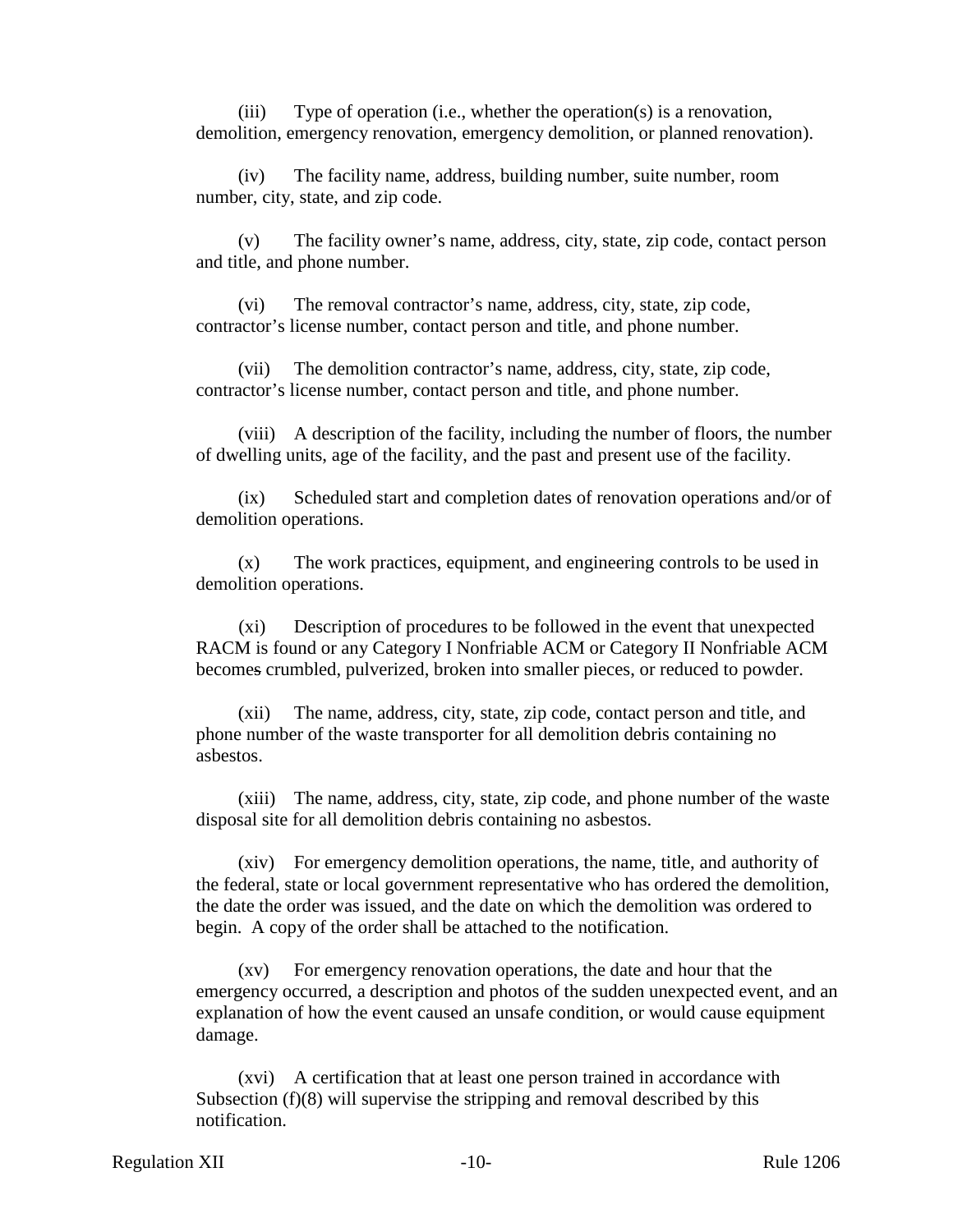(xvii) Information about the individual conducting the facility survey including: name, company, title, mailing address and phone number, and the certification number for the EPA-approved Building Inspector Course passed by the individual.

(xviii) The condition of each ACM identified by the facility survey to be removed, stripped, or disturbed, or a statement that no ACM to be disturbed by renovation or demolition operations has been identified at the facility.

(xix) The procedure(s), including analytical methods, used to detect the presence of RACM, Category I Nonfriable ACM, and Category II Nonfriable ACM.

(xx) For all ACM to be removed, stripped, or disturbed, the categorization of each material containing more than one percent asbestos as friable ACM, Category I Nonfriable ACM, or Category II Nonfriable ACM.

(xxi) A description of the facility components containing ACM to be removed, stripped, or disturbed.

(xxii) An estimate for the total amount of ACM to be removed, stripped, or disturbed from the facility including the surface area in square feet on other facility components, or volume in cubic feet if square footage cannot be established in the course of renovation or demolition operations regulated by this rule.

(xxiii) The specific work practices, equipment, and engineering controls that will be used to remove each ACM.

(xxiv) The name, address, city, state, zip code, contact person and title, and phone number of the waste transporter for all ACWM.

(xxv) The name, address, city, state, zip code, and phone number of the waste disposal site for all ACWM.

(8) Expirations of Notifications for Renovation and Demolition Projects. Notifications for renovation and demolition projects shall expire within 365 days from the effective date of the original notification. If a renovation or demolition project is to exceed 365 days, a new notification must be submitted to the District no later than 10 working days prior to expiration, in accordance with the requirements in this section.

(9) Revisions to Current Notifications. A revised notification form, along with associated fees, shall be received by the District when any of the following conditions arise:

(i) Change in Quantity of Asbestos. An increase in the quantity of RACM by 20 percent or more from the notified amount (including planned renovation notifications) shall be reported to the District. A revised notification shall be received before the removal of RACM exceeds 20 percent of the amount originally notified to be removed.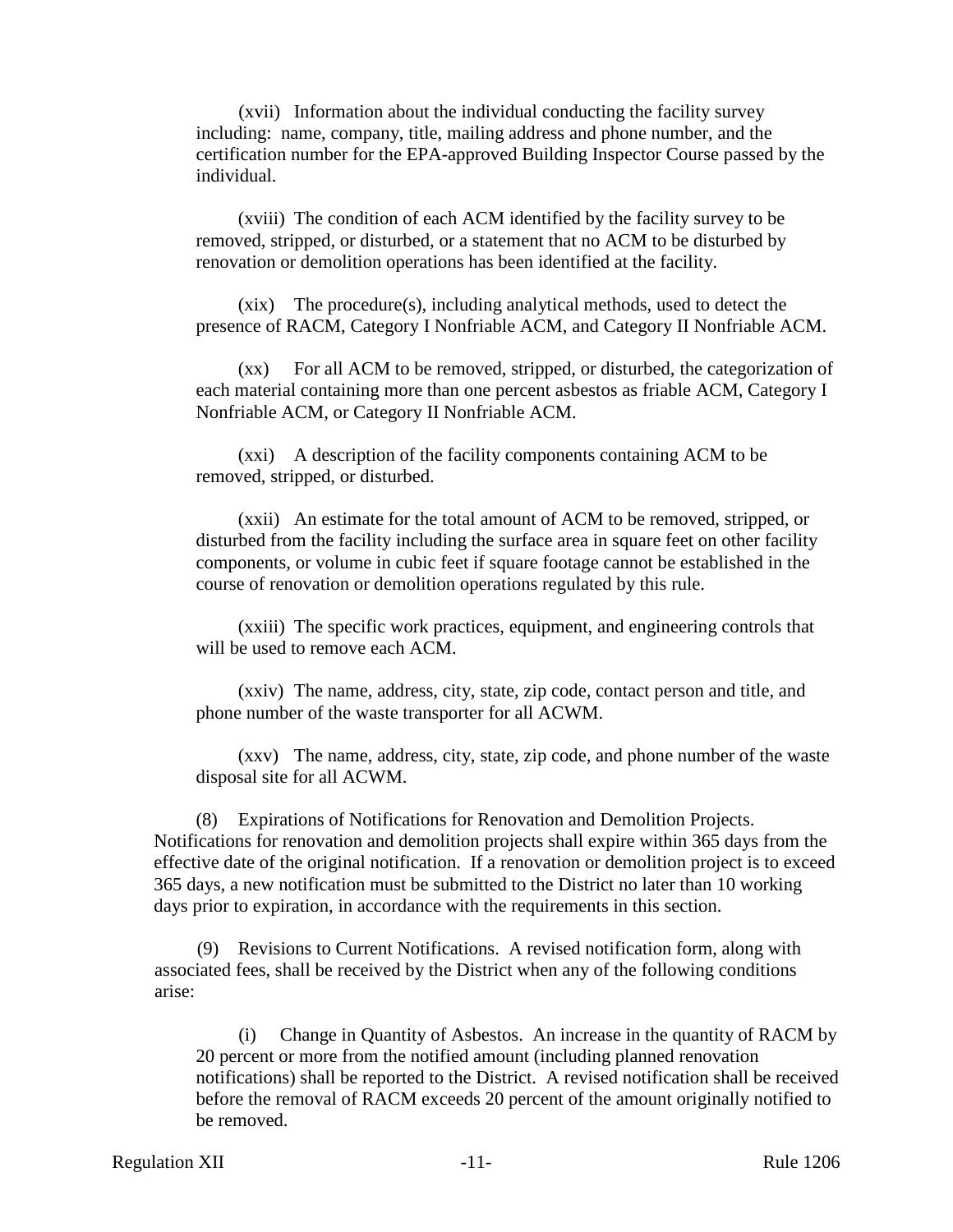(ii) Postponed Start Date. A delay in the start date of any renovation or demolition operation shall be reported to the District by a revised written notification as soon as the information becomes available and before the original start date.

(iii) Earlier Start Date. A change in the start date of any renovation or demolition operation to an earlier start date shall be reported to the District, in writing, no later than 10 working days prior to the start of any renovation or demolition operation.

### (f) **PROCEDURES FOR ASBESTOS EMISSION CONTROL**

Each owner or operator of a renovation or demolition operation to which this rule applies shall comply with the following procedures:

(1) Remove all RACM from a facility being renovated or demolished before starting any activity that would break up, dislodge, or similarly disturb the material or preclude access to the material for subsequent removal. For a demolition operation, cementitious based Category II Nonfriable ACM shall be removed. RACM does not need to be removed before demolition if:

(i) The RACM is Category I Nonfriable ACM that is not in poor condition and is not friable; or

(ii) The RACM is Category II Nonfriable ACM that is not in poor condition and will not become crumbled, pulverized, or reduced to powder. This includes, but is not limited to, paint or electric wire insulation; or

(iii) It is on a facility component that is encased in concrete or other similarly hard material, and the materials will not become crumbled, pulverized, or reduced to powder, and the material is adequately wet whenever exposed during demolition; or

(iv) It was not accessible for testing and was, therefore, not discovered until after demolition began and, as a result of the demolition, the material cannot be safely removed. If not removed for safety reasons, the exposed RACM and any asbestoscontaminated debris must be treated as ACWM and kept adequately wet at all times until disposed of.

(2) When a facility component that contains, is covered with or is coated with RACM is being taken out of the facility as a unit or in sections:

(i) All RACM exposed during cutting or disjoining operations shall be adequately wet; and

(ii) Each unit or section must be carefully lowered to the floor or to ground level by not dropping, throwing, sliding, or otherwise damaging or disturbing the RACM.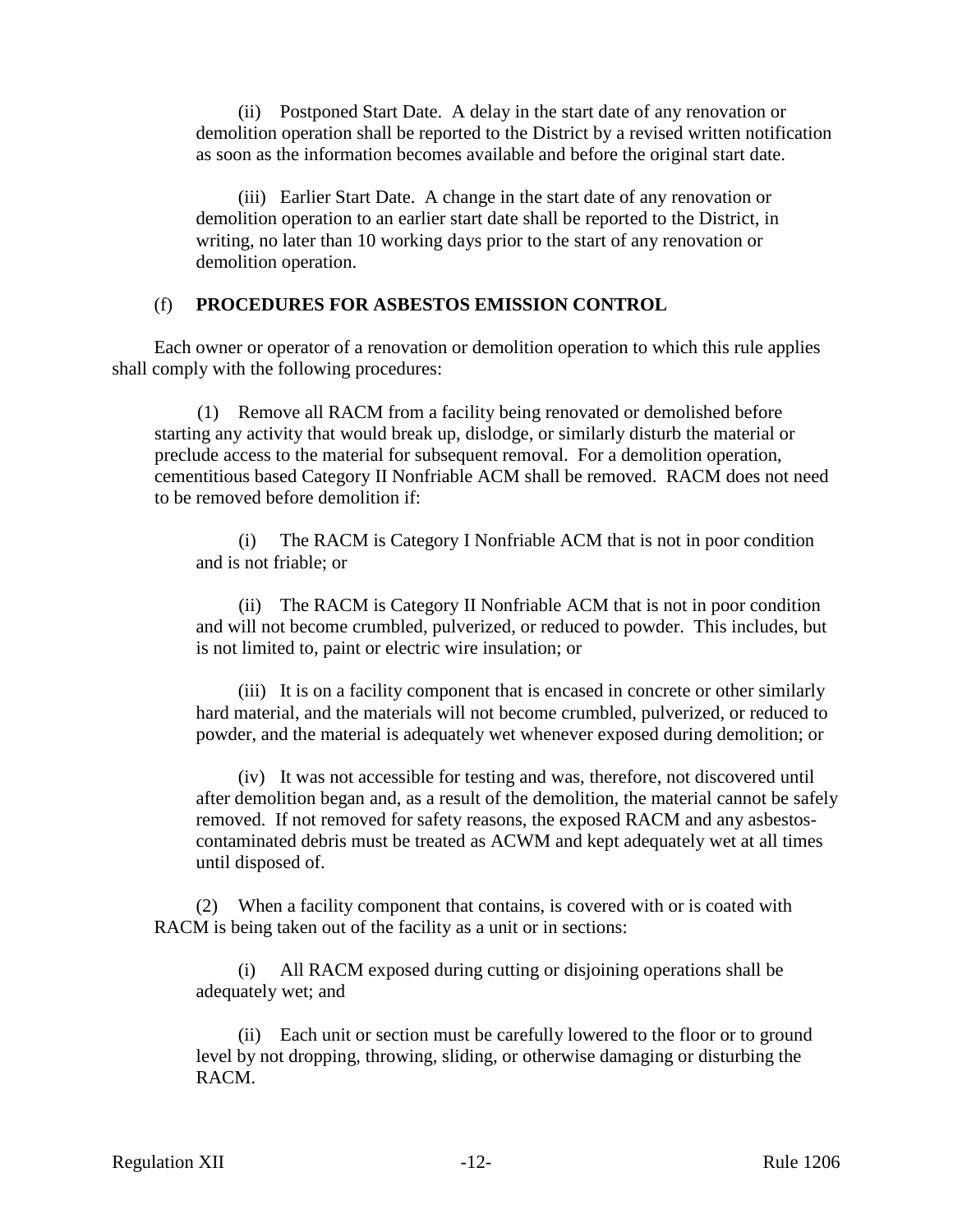(3) When RACM is stripped from a facility component while it remains in place at the facility, the RACM must be kept adequately wet during the stripping operation.

(i) In renovation operations, wetting is not required if:

(A) The owner or operator has obtained prior written approval from the District based on a written application that wetting to comply with this paragraph would unavoidably damage equipment or present a safety hazard. A copy of the District's written approval shall be kept at the worksite and made available for inspection; and

(B) The owner or operator uses one of the following emission control methods:

(1) A local exhaust ventilation and collection system designed and operated to capture the particulate asbestos material produced by the stripping and removal of the asbestos materials. The system must exhibit no visible emissions to the outside air and be designed and operated in accordance with the requirements in 40 CFR, Part 61, Section 61.152; or

(2) A glove-bag system designed and operated to contain the particulate asbestos material produced by the stripping of the asbestos materials; or

(3) All RACM is contained by clear leak-tight wrapping prior to dismantlement.

(ii) In renovation operations where wetting would result in equipment damage or a safety hazard, and the methods allowed in Subsection  $(f)(3)(i)(B)$  cannot be used, another method may be used after obtaining written approval from the District based upon a determination that it is equivalent to wetting in controlling emissions or to the methods allowed in Subsection (f)(3)(i)(B). A copy of the District's written approval shall be kept at the worksite and made available for inspection.

(4) After a facility component covered with, coated with, or containing RACM has been taken out of the facility as a unit or in sections pursuant to Subsection (f)(2), it shall be stripped or contained in clear leak-tight wrapping, except as described in Subsection  $(f)(5)$ . If stripped, either:

(i) The RACM must be kept adequately wet during stripping while carefully lowering each section to the floor and to the ground level, while not dropping, throwing, sliding, or otherwise damaging or disturbing the RACM that would exhibit visible emissions; or

(ii) A local exhaust ventilation and collection system designed and operated to capture the particulate asbestos material produced by the stripping shall be used. The system shall not exhibit any visible emissions to the outside air and shall be designed and operated in accordance with the requirements in 40 CFR, Part 61, Section 61.152.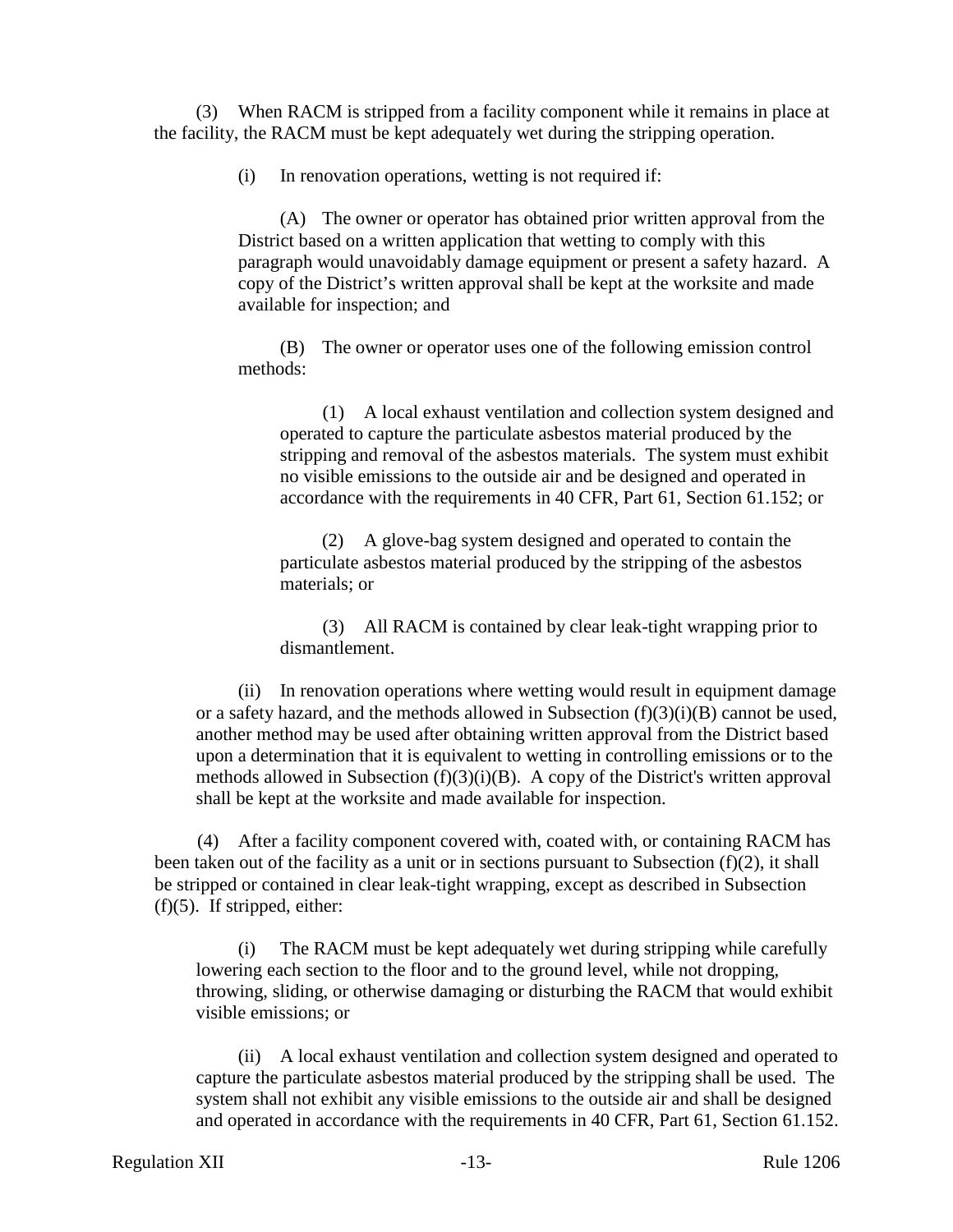(5) For large facility components such as reactor vessels, large tanks and steam generators, but not beams (which must be handled in accordance with Subsections (f)(2) thru  $(f)(4)$ , the RACM is not required to be stripped if the following requirements are met:

(i) The component is removed, transported, stored, disposed of, or reused without disturbing or damaging the RACM; and

(ii) The component is encased in a clear leak-tight wrapping; and

(iii) The clear leak-tight wrapping is labeled according to Subsection  $(g)(5)$ during all loading and unloading operations and during storage.

(6) For all RACM, including material that has been removed or stripped:

(i) The material must be kept adequately wet until collected and contained or treated in preparation for disposal in accordance with Section (g).

(ii) RACM contained in clear leak-tight wrapping that has been removed in accordance with Subsections  $(f)(3)(i)(B)(3)$  and  $(f)(4)$  need not be wetted.

(iii) The material must be carefully lowered to the ground and floor by not dropping, throwing, sliding, or otherwise damaging or disturbing the material.

(iv) The material must be transported to the ground in clear leak-tight wrapping via leak-tight chutes or containers if it has been removed or stripped more than 50 feet above ground level and was not removed as units or in sections. The receptacle (e.g., truck bed or dumpster) and the connection to the leak-tight chutes must also be made leak-tight.

(7) When the temperature at the point of wetting is below  $32^{\circ}F(0^{\circ}C)$ , as determined by a documented calibrated thermometer:

(i) The owner or operator need not comply with Subsections  $(f)(2)(i)$  and  $(f)(3)$ .

(ii) The owner or operator shall remove facility components containing, coated with, or covered with RACM as units or in sections to the maximum extent possible pursuant to Subsection (f)(2)(ii).

(iii) During periods when wetting operations are suspended due to freezing temperatures, the owner or operator must record the temperature in the area containing the facility components at the beginning, middle, and end of each workday and keep daily temperature records available for inspection by the District during normal business hours at the renovation or demolition site. The owner or operator shall retain the temperature records for at least three years.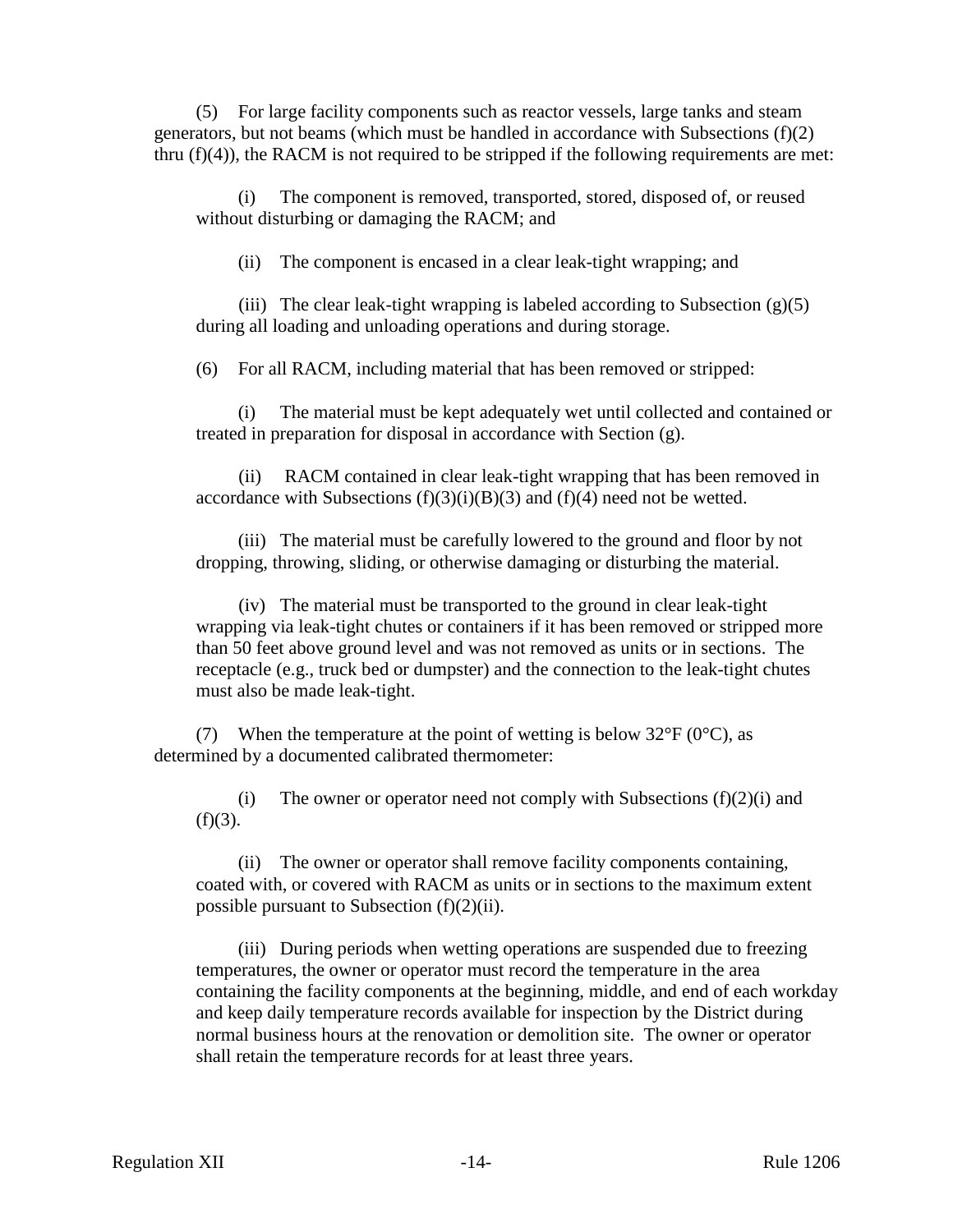(8) No RACM shall be stripped, removed, or otherwise handled or disturbed at a facility regulated by this rule unless:

(i) At least one onsite representative (such as a supervisor, a managementlevel person, or other authorized representative) has successfully completed and passed an EPA-approved Asbestos Contractor Supervisor Course pursuant to the Asbestos Hazard Emergency Response Act (AHERA).

(ii) Annually, the trained onsite representative shall successfully complete an EPA-approved Asbestos Contractor Supervisor Refresher Course. Evidence that the required training has been completed and is current shall be posted and made available to the District upon request at the renovation or demolition site. An electronic version of the current certificate of completion is acceptable, provided that it is made available during the inspection.

(iii) The trained onsite representative shall have a federal or state government issued photo identification card onsite, which shall be made available for inspection upon request by the District.

(9) During emergency demolitions, all portions of the facility that may contain suspect materials shall be kept adequately wet during the wrecking operation.

(10) If a facility is to be demolished by intentional burning, all ACM shall be removed in accordance with this rule prior to burning.

(11) All asbestos renovation operation containment areas shall have transparent view ports installed, with at least one on each wall side that faces an open area or window, to allow clear viewing of the asbestos removal operations from outside the containment area. A view port is not required if the containment area is located where the only open area is through a three stage decontamination.

#### (g) **WASTE HANDLING AND DISPOSAL**

(1) All ACWM shall be kept adequately wet until sealed in leak-tight containers or clear leak-tight wrapping.

(2) Asbestos waste from control devices shall be mixed thoroughly with water to form a slurry.

(3) No visible emissions shall be discharged to the outside air from collection, mixing, wetting, and handling of ACWM.

(4) After wetting, all ACWM shall be sealed in leak-tight containers or clear leaktight wrapping and must remain adequately wet. Materials that will not fit into containers without additional breaking shall be placed into clear leak-tight wrapping.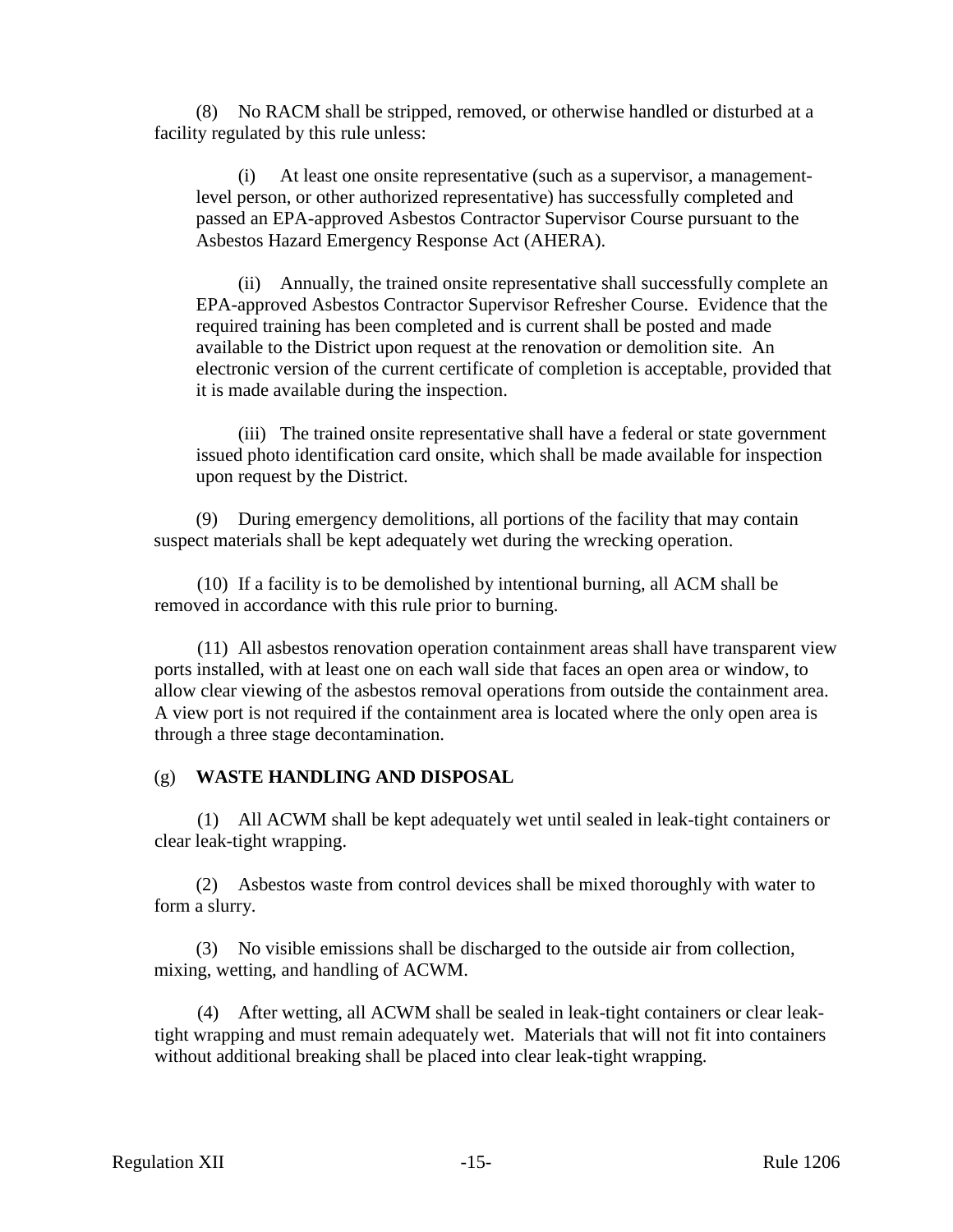(5) The containers or wrapping specified in Subsection  $(g)(4)$  shall be labeled using warning labels specified by federal OSHA or Cal/OSHA under 29 CFR  $1926.1101(k)(8)(iii)$  or  $8 \text{ CCR } 1529(k)(8)(C)$ , respectively, printed in letters of sufficient size and contrast so as to be readily visible and legible.

(6) Containers and wrapping specified in Subsection (g)(4) shall be kept in secured areas such that the public cannot come into contact with ACWM. A secured area includes, but is not limited, to fully enclosed and locked storage containers or similar enclosures. Areas marked with only warning signs around containers and wrapping specified in Subsection (g)(4) are not considered secure areas.

(7) ACWM in containers or wrapping to be transported off the facility site must be properly labeled with the name and address of the waste generator and the location at which the waste was generated.

(8) For facilities demolished where the ACM is not removed prior to demolition according to Subsections  $(f)(1)(i)$  through  $(iv)$ , or for emergency demolitions, ACWM shall be kept adequately wet at all times after demolition and kept wet during handling and loading for transport to a disposal site. ACWM covered by this paragraph does not have to be sealed in leak-tight containers or clear leak-tight wrapping for transport off site.

(9) All ACWM shall be deposited as soon as is practical by the waste generator at:

(i) A waste disposal site operated in accordance with the provisions of 40 CFR, Part 61, Section 61.154; or

(ii) An EPA-approved site that converts RACM and ACWM into nonasbestos (asbestos-free) material according to the provisions of 40 CFR, Part 61, Section 61.155.

(10) Vehicles used to transport ACWM during the loading and unloading of waste shall be marked so that the signs are visible and comply with requirements of all agencies having jurisdiction, including federal OSHA and Cal/OSHA. The signs must be displayed in such a manner and location so as to be readily visible and legible.

(11) Waste shipment records shall be maintained for all ACWM transported off the facility site. Such records shall include all of the following information:

- (i) The name, address, and telephone number of the waste generator;
- (ii) The name and address of the District;
- (iii) The approximate quantity of ACWM in cubic yards;
- (iv) The name and telephone number of the disposal site operator;
- (v) The name and physical site location of the disposal site;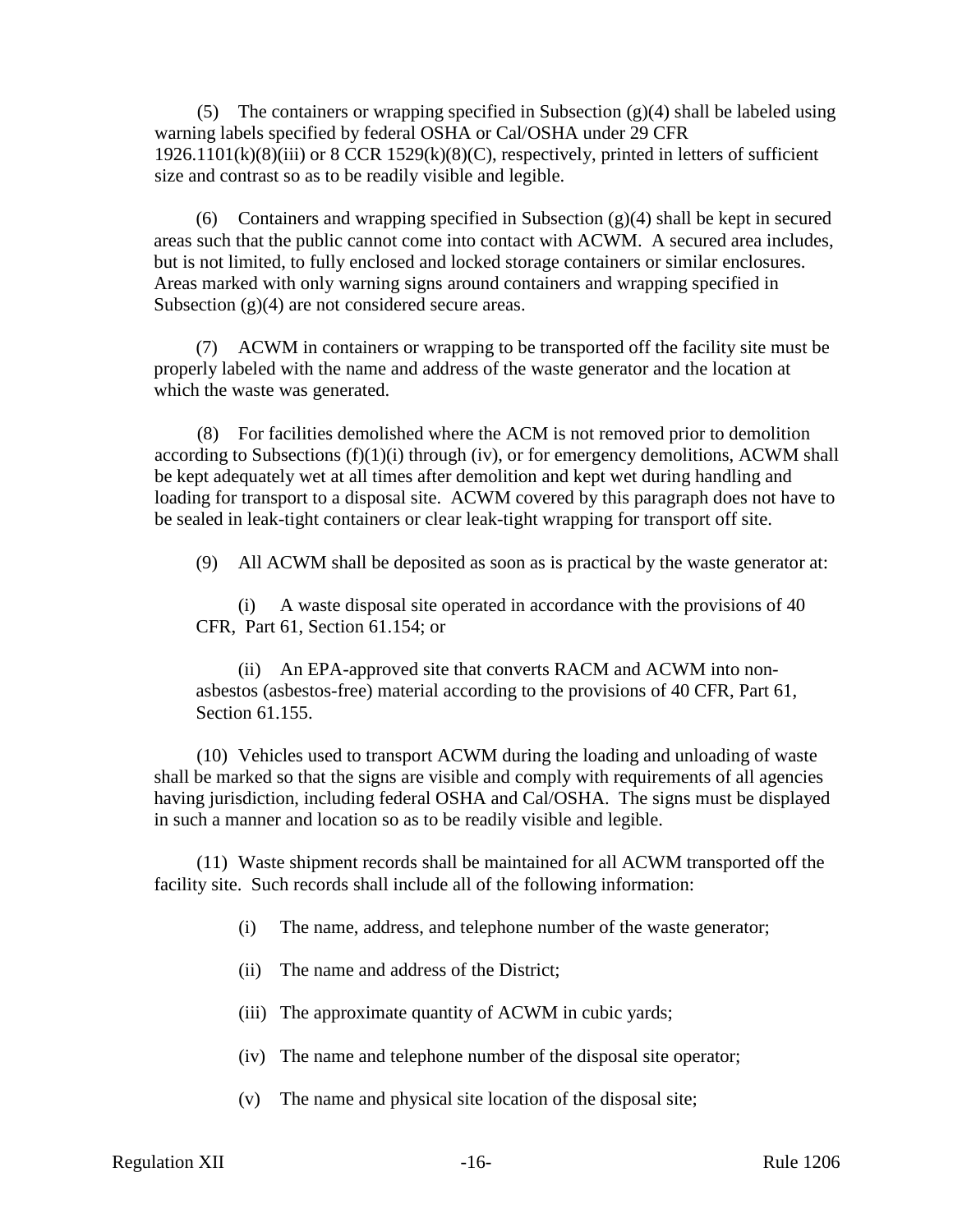(vi) The date transported;

(vii) The name(s), address(es), and telephone number(s) of the transporter(s); and,

(viii) A certification that the contents of the consignment are fully and accurately described by proper shipping name and are classified, packed, marked, and labeled, and are in all respects in proper condition for transport by highway according to applicable international and government regulations.

(12) A copy of the waste shipment record, described in Subsection  $(g)(11)$ , shall be provided to the disposal site owners or operators at the same time as the ACWM is delivered to the disposal site.

(13) For waste shipments where a copy of the waste shipment record, signed by the owner or operator of the designated disposal site, is not received by the waste generator within 35 days of the date the waste was accepted by the initial transporter, the waste generator shall contact the transporter and/or the owner or operator of the designated disposal site to determine the status of the waste shipment.

(14) The waste generator shall report in writing to the District if a copy of the waste shipment record, signed by the owner or operator of the designated waste disposal site, is not received by the waste generator within 45 days of the date the waste was accepted by the initial transporter. The report shall include the following information:

(i) A copy of the waste shipment record for which a confirmation of delivery was not received; and

(ii) A cover letter signed by the waste generator explaining the efforts taken to locate the asbestos waste shipment and the results of those efforts.

(15) A copy of all waste shipment records, including a copy of the waste shipment record signed by the owner or operator of the designated waste disposal site, shall be retained by the waste generator for at least three years.

(16) All records required by this Section (g) shall be made available to the District within five working days of a request.

# (h) **TEST METHODS**

(1) The asbestos content shall be analyzed by a laboratory certified by the National Voluntary Laboratory Accreditation Program (NVLAP). The asbestos content analysis, referenced in Subsections  $(d)(1)$  and  $(d)(3)$ , shall be conducted in accordance with methods specified in Appendix E, Subpart E, 40 CFR, Part 763 – "Interim Method for the Determination of Asbestos in Bulk Insulation Samples" (EPA-600/M4-82-020 Dec. 1982) as modified by "Method for the Determination of Asbestos in Bulk Building Materials" (EPA/600/R-93/116 July 1993). In addition, the following requirements shall apply: